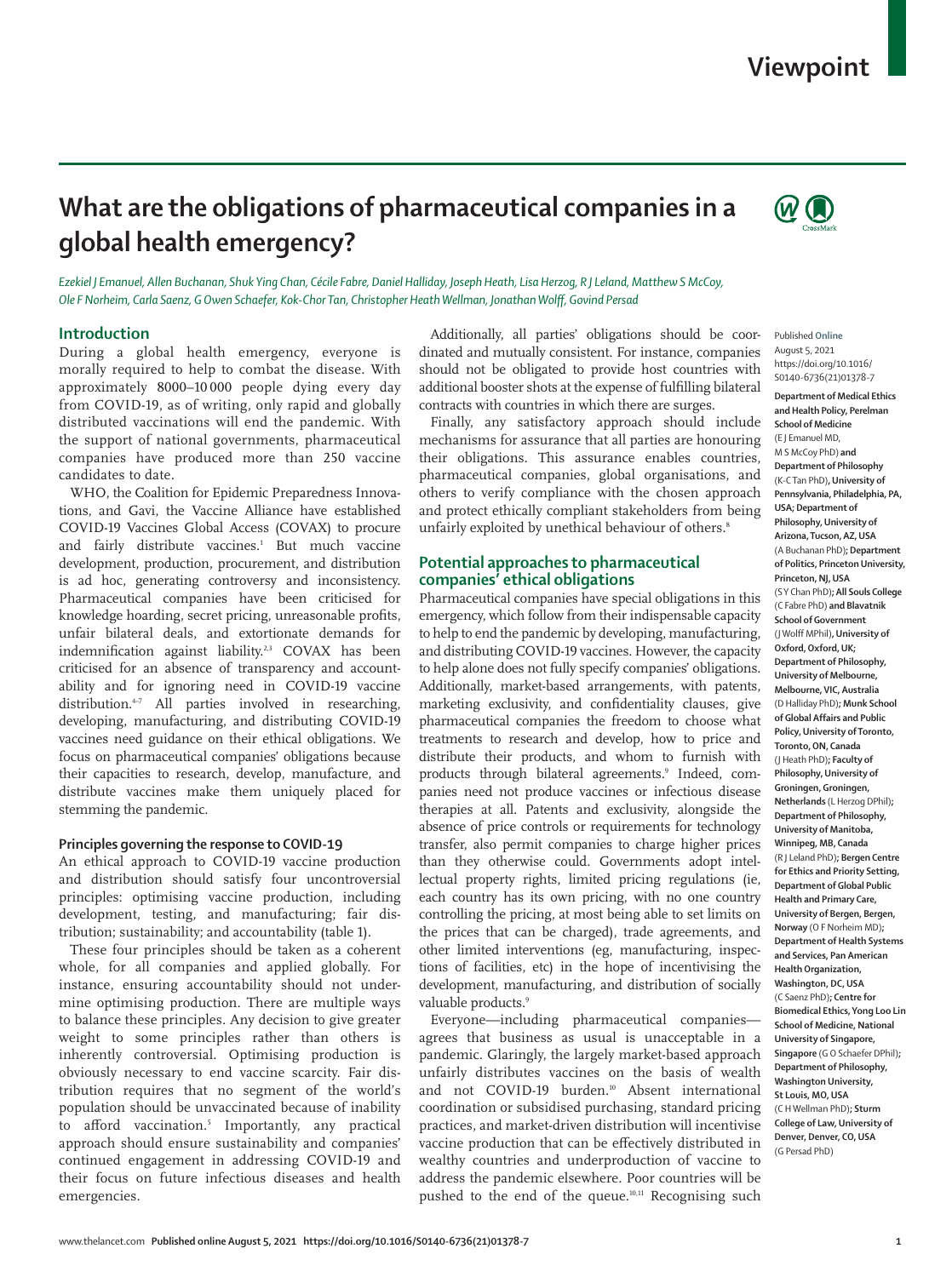Correspondence to: Dr Ezekiel J Emanuel, Department of Medical Ethics and Health Policy, Perelman School of Medicine, University of Pennsylvania, Philadelphia. PA 19104, USA **zemanuel@upenn.edu**

problems, many pharmaceutical companies, COVAX, and governments have already deviated from the market approach, as shown by agreements to donate vaccines to COVAX and low-income countries, pledges to sell vaccines at marginal cost during the pandemic, and, by some firms, non-enforcement of vaccine patents.<sup>12,13</sup> Yet, such responses have been uncoordinated and have not achieved fair distribution.

which are ethically acceptable and how they can be implemented—and improved—to realise the four principles (table 2). There is not one uniquely optimal approach. Choosing among the ethically acceptable approaches involves establishing which principles should be given most weight and how feasible each approach is to adoption during this pandemic.

During this pandemic, how should pharmaceutical companies contribute to realising the four ethical principles? We delineate four approaches, and determine **Tiered pricing approach**

On a tiered pricing approach, vaccines are distributed through bilateral deals between governments and

|                                     | Type of<br>principle | <b>Definition</b>                                                                                                                                                                                                                                                                                                                                                                                                                                                                                                                                                                                                                                                                                                                                      |
|-------------------------------------|----------------------|--------------------------------------------------------------------------------------------------------------------------------------------------------------------------------------------------------------------------------------------------------------------------------------------------------------------------------------------------------------------------------------------------------------------------------------------------------------------------------------------------------------------------------------------------------------------------------------------------------------------------------------------------------------------------------------------------------------------------------------------------------|
| Optimising<br>vaccine<br>production | Substantive          | Resources should be mobilised as quickly as possible to reduce the health and economic burdens of the pandemic;<br>this research and development process occurs within the bounds of an increased risk tolerance for authorising interventions,<br>given the pandemic's enormous burdens; rapidly vaccinating as many people as possible is necessary to end the pandemic                                                                                                                                                                                                                                                                                                                                                                              |
| Fair<br>distribution                | Substantive          | Fairness requires that vaccine allocation should appropriately prioritise countries in great need, not those with great wealth;<br>fairness also requires not leaving people who are in need at the back of the queue, and instead ensuring that they receive the<br>vaccine in a timely manner; no segment of the world's population should be left behind because of inability to afford vaccines                                                                                                                                                                                                                                                                                                                                                    |
| Sustainability                      | Substantive          | Requires a long-term perspective to ensure that emergency responses that are appealing in the short term do not<br>unacceptably imperil the future development of and access to affordable and socially valuable vaccines and therapies;<br>institutional arrangements made for the current situation should not impair the ability or willingness of any party to<br>optimally respond either to COVID-19 or future health emergencies; this long-term perspective and commitment to<br>sustainability does not commit society to accepting the status quo, since well considered reforms could improve<br>outcomes while fairly balancing the legitimate interests of all parties-ie, pharmaceutical companies, patients, governments,<br>and others |
| Accountability                      | Procedural           | Accountability empowers the public to demand justification for decisions made, actively monitor their implementation,<br>and exert pressure on decision makers to fulfil their ethical obligations; there should be established public standards for<br>behaviour, ways to assure that these standards are met, and mechanisms for sanctioning violations of these standards                                                                                                                                                                                                                                                                                                                                                                           |

|                                                                                        | Description                                                                                                                                                                 | Principles emphasised                                                     | Evaluation                                                                                                                                                                                                                                                                                                                                                                                                                               | Companies' obligations                                                                                                                                                                                                                                                                                                                                                                                                         |  |  |  |
|----------------------------------------------------------------------------------------|-----------------------------------------------------------------------------------------------------------------------------------------------------------------------------|---------------------------------------------------------------------------|------------------------------------------------------------------------------------------------------------------------------------------------------------------------------------------------------------------------------------------------------------------------------------------------------------------------------------------------------------------------------------------------------------------------------------------|--------------------------------------------------------------------------------------------------------------------------------------------------------------------------------------------------------------------------------------------------------------------------------------------------------------------------------------------------------------------------------------------------------------------------------|--|--|--|
| Tiered pricing                                                                         | Pharmaceutical companies<br>distribute vaccines on the basis of<br>tiered pricing, charging more to<br>wealthy nations and less or even<br>nothing for low-income countries | Sustainability                                                            | Insufficient vaccines are produced overall or distributed<br>to poor countries; absence of transparency and effective<br>accountability mechanisms                                                                                                                                                                                                                                                                                       | Tiered pricing among bilateral contractors; publicly<br>disclose details of bilateral contracts                                                                                                                                                                                                                                                                                                                                |  |  |  |
| Global public<br>qoods                                                                 | Pharmaceutical companies<br>voluntarily waive their patent<br>rights and engage in technology<br>transfer; vaccines are made<br>available to all                            | Optimising vaccine<br>production;<br>fair distribution                    | Might not be sustainable if pharmaceutical companies are<br>insufficiently compensated for knowledge transfer;<br>might target the wrong bottleneck because production<br>know-how and capacity seem to be rate limiting rather<br>than patents; because vaccines are not true public goods<br>and require scarce raw materials, this approach needs<br>complementary approaches to optimise production and<br>achieve fair distribution | Non-enforcement of patent rights; transfer of<br>knowledge and expertise                                                                                                                                                                                                                                                                                                                                                       |  |  |  |
| Partly bilateral                                                                       | Pharmaceutical companies<br>distribute vaccines through both<br>bilateral contracts and to an<br>international facility (eq, COVAX)                                         | Optimising vaccine<br>production; fair<br>distribution;<br>sustainability | For fair distribution, a principled mechanism to<br>determine how many vaccines are reserved for bilateral<br>agreements and how many for COVAX, a schedule for<br>fulfilling bilateral deals, and an ethical pricing policy are<br>needed                                                                                                                                                                                               | Allocate vaccines between bilateral contracts and the<br>international facilities, such as COVAX, concurrently<br>and in proportion to COVID-19 need; sell to<br>international facilities, such as COVAX, at marginal<br>cost for participating countries; publicly disclose<br>details of bilateral contracts, agreements with<br>international facilities, such as COVAX, and the<br>schedule for fulfilling both agreements |  |  |  |
| Fully<br>multilateral                                                                  | Pharmaceutical companies<br>distribute all vaccines through an<br>international facility, such as<br>COVAX                                                                  | Fair distribution;<br>accountability                                      | Requires levels of international coordination and trust<br>that do not exist; positioning the international facility as<br>the sole distributor exposes it to greater political<br>pressures from wealthy countries; having a single<br>purchaser can conflict with optimising production                                                                                                                                                | Refrain from making bilateral deals; publicly disclose<br>details of the agreement with the international<br>facility                                                                                                                                                                                                                                                                                                          |  |  |  |
| COVAX=COVID-19 Vaccines Global Access.                                                 |                                                                                                                                                                             |                                                                           |                                                                                                                                                                                                                                                                                                                                                                                                                                          |                                                                                                                                                                                                                                                                                                                                                                                                                                |  |  |  |
| Table 2: Approaches for vaccine distribution and pharmaceutical companies' obligations |                                                                                                                                                                             |                                                                           |                                                                                                                                                                                                                                                                                                                                                                                                                                          |                                                                                                                                                                                                                                                                                                                                                                                                                                |  |  |  |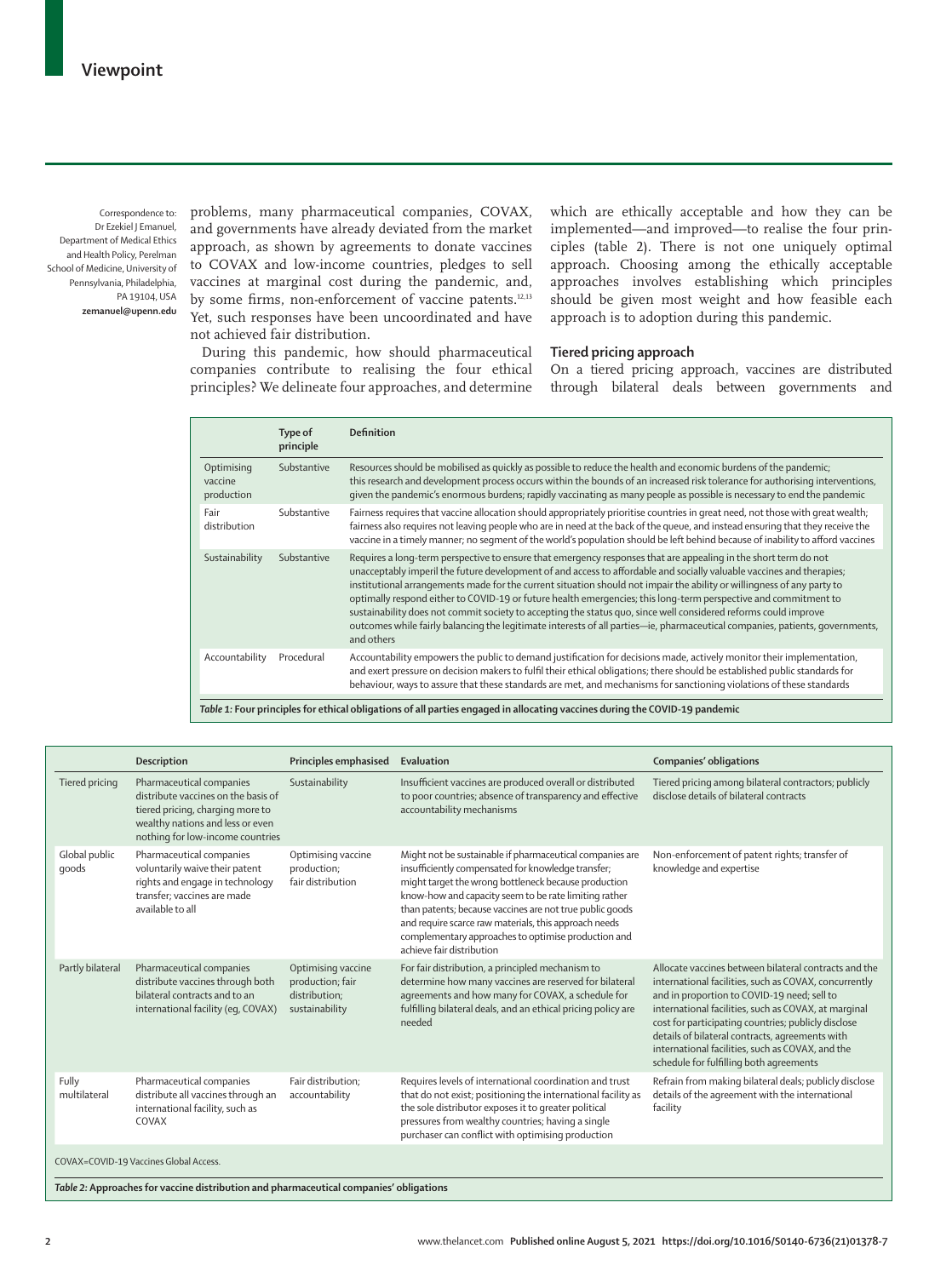pharmaceutical companies. Companies are ethically obligated to set prices according to each country's financial capacity and donate or subsidise vaccines for the lowest income countries. Profits in rich countries are used to cross-subsidise the poorest countries rather than maximise profits. By focusing on vaccine prices, the tiered pricing approach prioritises sustainability modified by fairness.

This approach has been partly implemented. For instance, Pfizer has pledged to abide by a three-tiered pricing scheme in its bilateral sales of vaccine.14 But bilateral deals charge higher prices to low-income and middle-income countries (LMICs) than to high-income countries.3

Although ethically superior to an unmodified market approach, tiered pricing alone does not ensure fair distribution of vaccine. Even with tiered pricing, wealthier countries can secure many doses before LMICs.<sup>10</sup> Moreover, companies might not have the expertise or willingness to adopt ethically appropriate pricing.

# **Global public goods approach**

Some representatives of non-governmental organisations, civil society, international organisations, and other institutions have proposed a global public goods approach with the aim of securing universal, free access to COVID-19 vaccines.<sup>15</sup> Although the goal is undoubtedly right, the global public goods approach for vaccines is problematic. Following traditional definitions, Gavi notes that global public goods "must be non-rivalrous, meaning that using it doesn't reduce the amount for anyone else" and "non-excludable, meaning that it should be impossible to prevent anyone else from getting the benefits".16 Pandemic control and disease eradication are global public goods. However, as Gavi emphasises, vaccines themselves cannot be global public goods.16 Even if the immunity of any vaccinated party protects others from infection in ways that count as a non-rival and non-excludable benefit, the supply of actual vaccine doses is both rivalrous and excludable.16

Can a global public goods framework guide pharmaceutical companies' obligations? Unlike vaccines themselves, vaccine-related knowledge is non-rivalrous. Thus, vaccine manufacturers have a duty to share knowledge with potential vaccine producers. Effectively accelerating and expanding COVID-19 vaccine production requires not only patent non-enforcement but also sharing know-how and trade secrets.<sup>17</sup> However, expecting companies to share vaccine-related knowledge without adequate compensation would jeopardise sustainability. Companies and investors are likely to shift investment into areas with stronger intellectual property protections.<sup>18</sup> Determining appropriate compensation for sharing knowledge is necessary but challenging, with prize funds or other types of public investment as potential mechanisms for compensation.

Beyond supporting duties to share knowledge, a global public goods framework alone is unlikely to realise the fair distribution of vaccines. Even if pharmaceutical companies waive patents and share know-how, universal access to vaccines will occur only if other companies, governments, non-governmental organisations, and others commit to developing robust manufacturing capability, ensuring raw material supplies, and distributing produced vaccines equitably. Transferring technology and scaling up production will take months, maybe years. Until scarcity abates, pharmaceutical companies are obligated to ensure their vaccine production is both optimised and fairly distributed.

# **A partly bilateral approach**

Another approach combines caps on bilateral agreements with commitments to devote a portion of vaccine production to an international organisation, such COVAX, which can acquire and distribute vaccine to LMICs. This approach caps the total amount of vaccine that can be distributed through bilateral deals and reserves a proportion of the manufactured vaccine for purchase and distribution by a multilateral organisation from the start.

As a departure from the existing market-based approach, the partly bilateral approach aims to achieve both fair distribution and sustainability. Pharmaceutical companies can profit by selling a small number of doses directly to high-income countries during or after the emergency and, concurrently, distribute vaccine to LMICs at substantially lower cost than to high-income countries. The level of international cooperation and accountability that is needed for this approach is not unprecedented (eg, previously for HIV drugs and other drugs that now have tiered pricing).

Limiting bilateral deals to a predefined threshold and ensuring concurrent delivery to an international organisation does not eliminate bilateral deals. The partly bilateral approach therefore leaves LMICs to share what is likely to be an insufficient quantity of COVAX-procured vaccines, while allowing wealthy countries to obtain higher quantities earlier.<sup>10,11</sup> Furthermore, bilateral deals are not transparent. The partly bilateral approach also does not guarantee that the international organisation procuring vaccines for LMICs, such as COVAX, will be accountable or fairly distribute procured vaccines.<sup>5,6</sup>

## **A fully multilateral approach**

A final approach has one international organisation overseeing procurement and distribution of all vaccine doses, with no bilateral deals. By centralising procurement and distribution, this approach could better ensure that vaccine is distributed on the basis of need, not wealth. Eliminating bilateral deals also increases the incentives to hold the procurement organisation accountable. Similar to the market power of large purchasers, such as the UK's National Health Service, the procurement organisation's market power can also counter the power imbalance between poor countries and pharmaceutical companies.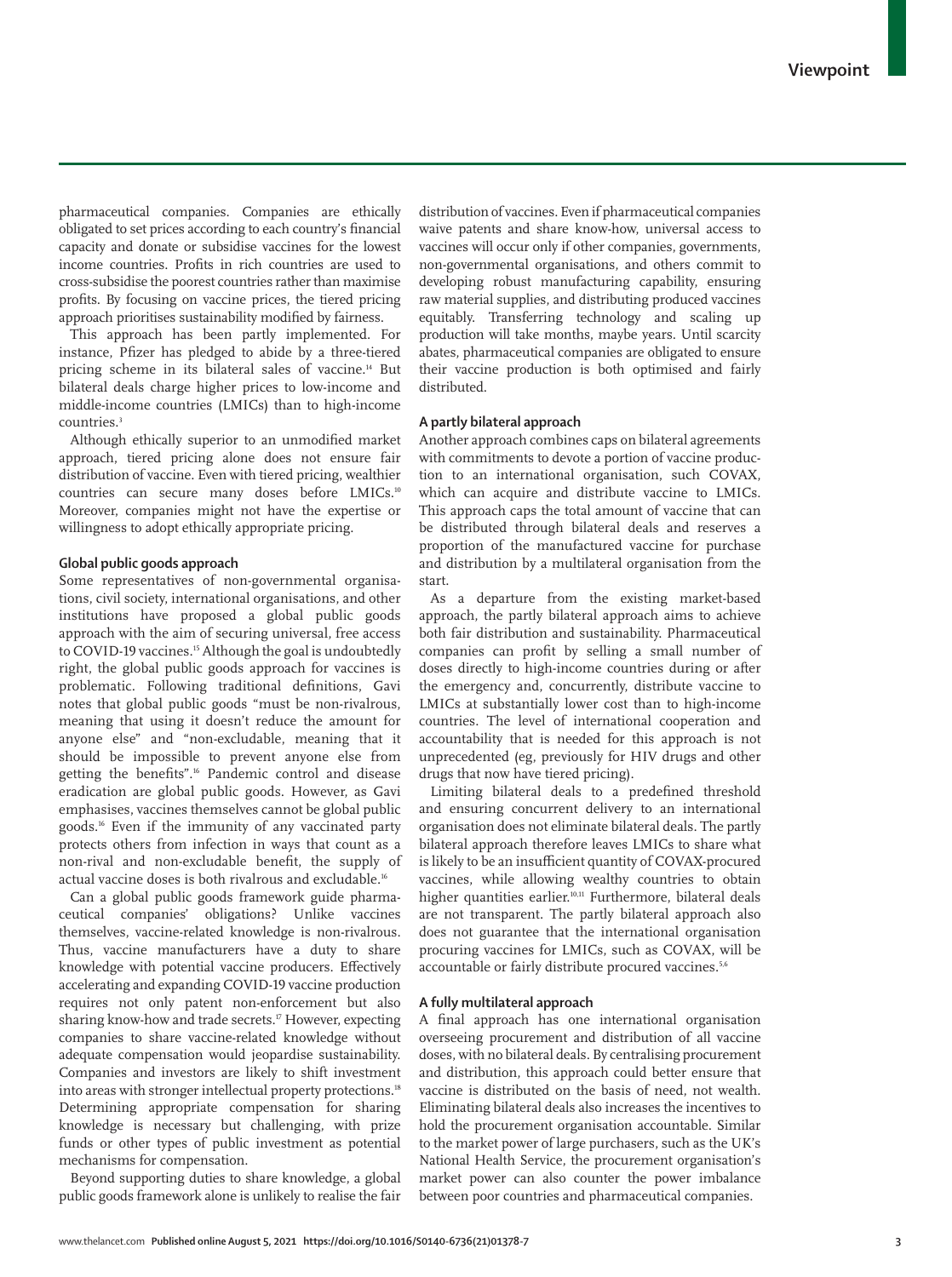A major challenge for such an approach is that exclusive distribution through an international organisation requires substantially more international cooperation than currently exists. Additionally, if a centralised international body were the only channel through which high-income countries could secure vaccines, then highincome countries might use their donations to press for distribution rules that unfairly advantage them. If highincome countries do not receive priority, they might exit the deal or arrangement, seeking to secure agreements outside the international organisation.<sup>19</sup> Additionally, some vaccine companies are either owned by or have close financial ties to governments. As is now occurring, governments can pressure or induce companies to prioritise their own country's population, withholding vaccines from the centralised international body.<sup>20-22</sup> Last, permitting sales only to a single purchaser might not optimise production, particularly if the single buyer uses its market power to demand excessively low prices.<sup>23</sup>

# **From theory to practice**

In moving from these approaches to practice, we draw four conclusions. First, some multilateralism is ethically necessary. Neither the tiered pricing nor the global public goods approach alone will ensure fair distribution. Second, these approaches are not mutually exclusive. With the exception of partly bilateral and fully multilateral approaches, the approaches can be combined. Third, to ensure fair distribution, optimal production, and sustainability, the partly bilateral or fully multilateral approaches would have to adopt a more ethically defensible distribution framework than COVAX's population-based approach, which ignores differences in need in various countries, and enable accountability through improved transparency.<sup>5,6</sup>

Fourth, in the current pandemic, path dependence (ie, the way that past decisions and institutional arrangements constrain current options) favours the partly bilateral approach combined with tiered pricing and knowledge transfer. Companies have already executed and are fulfilling bilateral deals while simultaneously selling vaccine to COVAX. Although the fully multilateral approach—perhaps paired with elements of other approaches—might be more satisfactory than bilateral deals, pivoting to a new institutional approach in a crisis presents daunting challenges, as COVAX has shown.<sup>24</sup> However, existing bilateral deals are morally flawed, with most initial doses being reserved for high-income countries. How could the partly bilateral approach be improved?3,10,11

# **Obligations under the partly bilateral approach**

Companies need a principled mechanism to establish three points: the proportion of vaccine that can be sold through bilateral agreements; a timing schedule of fulfilling purchases that is sensitive to need and not just wealth; and a pricing policy towards bilateral and COVAX purchasers. Deciding the proportion of vaccine that can be sold through bilateral agreements ensures that every purchaser receives a fair quantity of vaccines, whereas the timing schedule and pricing policy ensure that every purchaser receives timely and affordable access. Importantly, both proportion and timing are not completely under the control of pharmaceutical companies individually or the industry collectively. Regarding pricing, the extent to which governments, non-governmental organisations, and others should be obligated to contribute to the cost of buying and distributing vaccines will have to be established through international negotiations, where the financial obligations of all parties are delineated.

Regarding proportion, companies should limit the number of doses that are available for bilateral purchases to each country's COVID-19 needs. This means that fair allocation should seek to mitigate future adverse effects of COVID-19 (in each country, focused in phases). Phase 1 aims to reduce premature deaths and other irreversible direct and indirect health effects. Phase 2 aims to reduce serious economic and social deprivations. Phase 3 aims to reduce community transmission.<sup>7</sup>

Until people in all countries are adequately vaccinated to reduce community transmission, vaccine distribution will occur in phases. For instance, if the poorest countries would need 30% of available doses to reduce deaths during surges, the total cap on bilateral deals for all other countries should be 70%. Regarding timing, to secure enough vaccines from the start of the roll-out, the poorest countries should receive 30% of all available doses in any phase of vaccine distribution.

To ensure accountability within the partly bilateral approach, companies would have to make their vaccine contracts transparent. Bilateral deals are secured with public funds, creating a public right to accountability. Bilateral deals also indirectly affect all of the other countries participating in COVAX. Therefore, both bilateral and COVAX agreements should be made public. To enable public assessment of fair distribution, companies should also disclose their plans for delivering vaccines. This commitment, if agreed to, could be implemented through a code of conduct by all companies.

Both vaccine price and availability also depend on liability. Who should bear the cost of any harms that vaccines produce? Liability should be collectively shared at least until postmarket surveillance establishes the full risks of the product. Pharmaceutical companies should not bear strict liability: that is, liability for harms that occur despite reasonable precautions. Companies are accelerating vaccine availability at society's behest. Hence, the strict liability standard is inappropriate. To offset risks, companies would also increase vaccine prices or reduce availability. If the price of COVID-19 vaccines is restricted by regulators in response, then sustainability could be undermined. Furthermore, imposing strict liability would incentivise companies to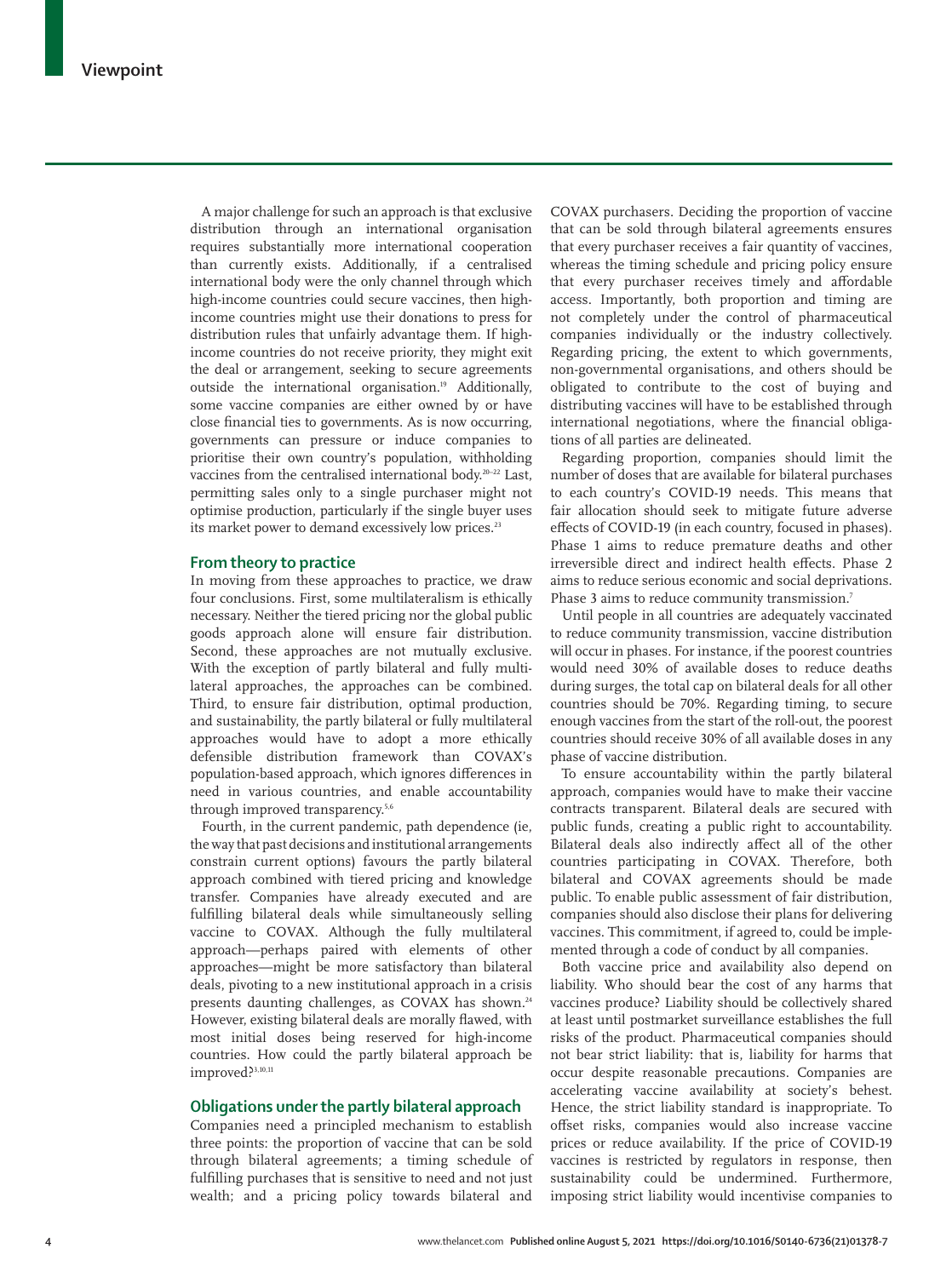sell the vaccine primarily to countries that can provide greater insulation from liability, such as the USA through the National Vaccine Injury Compensation Program.25

By contrast, companies should be liable for harms due to negligence in manufacturing or postmarketing surveillance or due to data concealment. Complete impunity from liability creates perverse incentives that substantially increase public health risks.<sup>26</sup>

WHO has created a fund for no-fault "global vaccine injury compensation" that is "funded by a small levy on each dose supported" by  $COVAX$ .<sup>27</sup> This fund covers the 92 LMICs participating in COVAX. This approach ensures compensation for injury but unfortunately eliminates the negligence liability incentives and increases vaccine costs. It also fails to address the problem of pharmaceutical companies asking middle-income countries to provide onerous indemnification against liability for negligence.<sup>2</sup>

## **Conclusion**

Realising the four ethical principles requires urgent attention to further refine global institutional arrangements.5 There is no authoritative and widely accepted institutional arrangement for ensuring a fair distribution of burdens in response to pandemics or other global health emergencies. The need for such an arrangement obligates pharmaceutical companies, along with governments, non-governmental organisations, international organisations, and others, to develop collaboratively the requisite institutional innovations in anticipation of the next emergency.

Fairly responding to global health emergencies requires addressing the broad problem of justice in the global diffusion of valuable innovations.<sup>28</sup> When the current crisis abates, improving the system requires a critical evaluation of how well the existing uncoordinated conglomeration of public and private institutions is able to generate and fairly distribute the benefits of innovation, and what is needed for a more sustainable institutional solution that avoids unnecessary death and suffering, while ensuring sufficient incentives to respond to a future crisis. A future institutional solution to the persistent problem of justice in the diffusion of medical innovations should specify obligations for state and corporate stakeholders in facilitating technology and knowledge transfers.

#### **Contributors**

All authors contributed equally to the drafting and editing of this Viewpoint.

### **Declaration of interests**

EJE reports serving as a partner at Oak HC/FT, Embedded Healthcare, and COVID-19 Recovery Consulting; receiving personal fees and non-financial support from Genentech Oncology, Council of Insurance Agents and Brokers, America's Health Insurance Plans, Montefiore Physician Leadership Academy, Medical Home Network, Healthcare Financial Management Association, Ecumenical Center–UT Health, Associação Nacional de Hospitais Privados, National Alliance of Healthcare Purchaser Coalitions, Optum Labs, Massachusetts Association of Health Plans, District of Columbia Hospital Association, Washington University, Optum, Brown University, McKay Lab,

American Society for Surgery of the Hand, Association of American Medical Colleges, America's Essential Hospitals, Johns Hopkins University, National Resident Matching Program, Shore Memorial Health System, Tulane University, Oregon Health and Science University, United Health Group, Blue Cross Blue Shield, and Informa Connect; receiving non-financial support from the Center for Global Development, The Atlantic, Goldman Sachs, and RAND; and was a board member for Village MD and Oncology Analytics, outside the submitted work. GP reports grants from Greenwall Foundation and personal fees from the American Society of Clinical Oncology Post and WHO, outside the submitted work. LH received an honorarium as part of the general funding of the project. All other authors declare no competing interests.

#### **Acknowledgments**

We thank Amaya Diana, Aaron Glickman, and Patricia Hong for their assistance with research, critical review of the manuscript, and other details. We also thank Florencia Luna for useful conversations. The Colton Family Foundation partly supported the research for this project. The views expressed here, and any errors, are solely those of the authors and should not be attributed to any of their employers. The funder of the study had no role in study design, data collection, data analysis, data interpretation, or writing of the report.

#### **References**

- 1 COVAX. Working for global equitable access to COVID-19 vaccines. Geneva: World Health Organization, 2021. https://www.who.int/ initiatives/act-accelerator/covax (accessed June 4, 2021).
- 2 Davies M, Ruiz I, Langlois J, Furneaux R. 'Held to ransom': Pfizer plays hardball in Covid-19 vaccine negotiations with Latin American countries. Feb 23, 2021. https://www.statnews. com/2021/02/23/pfizer-plays-hardball-in-covid19-vaccinenegotiations-in-latin-america (accessed June 3, 2021).
- 3 Sullivan H. South Africa paying more than double EU price for Oxford vaccine. Jan 21, 2021. https://www.theguardian.com/ world/2021/jan/22/south-africa-paying-more-than-double-eu-pricefor-oxford-astrazeneca-vaccine (accessed June 3, 2021).
- 4 Usher AD. CEPI criticised for lack of transparency. *Lancet* 2021; **397:** 265–66.
- 5 Herzog LM, Norheim OF, Emanuel EJ, McCoy MS. Covax must go beyond proportional allocation of covid vaccines to ensure fair and equitable access. *BMJ* 2021; **372:** m4853.
- Emanuel J, Persad G. This is the wrong way to distribute badly needed vaccines. May 24, 2021. https://www.nytimes. com/2021/05/24/opinion/vaccine-covid-distribution.html (accessed June 3, 2021).
- 7 Emanuel EJ, Persad G, Kern A, et al. An ethical framework for global vaccine allocation. *Science* 2020; **369:** 1309–12.
- 8 Murphy LB. The demands of beneficence. *Philos Public Aff* 1993; **22:** 267–92.
- World Trade Organization. Promoting access to medical technologies and innovation: intersections between public health, intellectual property and trade. 2020. https://www.wto.org/ english/res\_e/booksp\_e/who-wipo-wto\_2020\_e.pdf (accessed June 3, 2021).
- 10 Twohey M, Collins K, Thomas K. With first dibs on vaccines, rich countries have 'cleared the shelves'. Dec 18, 2020. https://www.nytimes.com/2020/12/15/us/coronavirus-vaccinedoses-reserved.html (accessed June 3, 2021).
- 11 Aryeetey E, Engebretsen E, Gornitzka Å, Maassen P, Stølen S. A step backwards in the fight against global vaccine inequities. *Lancet* 2021; **397:** 23–24.
- 12 Moel M-ML. AstraZeneca promises virus vaccine at cost price worldwide. Nov 23, 2020. https://money.yahoo.com/astrazenecapromises-virus-vaccine-cost-193321628.html?guccounter=1 (accessed June 3, 2021).
- Silverma E. Moderna vows not to enforce Covid-19 patents, but advocates say IP should be given to WHO. Oct 8, 2020. https://www.statnews.com/pharmalot/2020/10/08/modernacovid19-coronavirus-pandemic-vaccine-who-patents (accessed June 3, 2021).
- 14 Bloomberg. Covid-19 vaccine to have differential pricing: Pfizer. Dec 9, 2020. https://www.bloombergquint.com/business/covid-19 vaccine-to-have-differential-pricing-pfizer (accessed June 3, 2021).